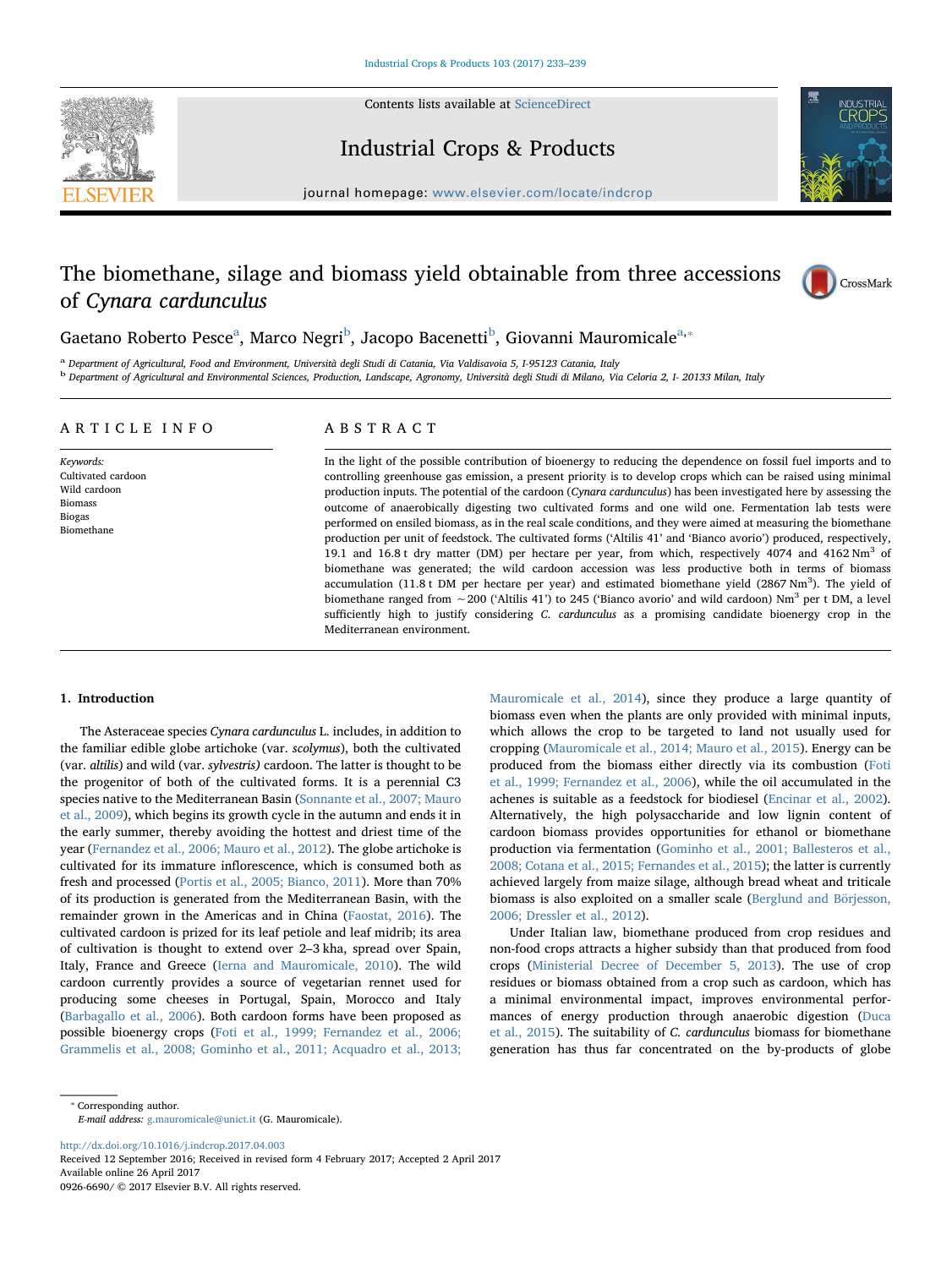artichoke production [\(Ros et al., 2013; Fabbri et al., 2014; De Menna](#page-6-6) [et al., 2016](#page-6-6)), on cardoon stalks [\(Oliveira et al., 2012](#page-6-7)) and on cardoon in mixtures with cattle manure [\(Kalamaras and Kotsopoulos, 2014](#page-6-8)). The objectives of the present research were to assess the performance of two cultivated and one wild cardoon entries under low/zero inputs and to evaluate the yield of biomethane obtained by the anaerobic digestion of their biomass (leaves, stalks and inflorescence) ensiled at the beginning of capitulum and seed ripening phenological stage.

## 2. Materials and methods

## 2.1. Local climate and soil

The experiment was spread over three seasons, namely 2010–11  $(S_1)$ , 2011–12  $(S_2)$  and 2012–13  $(S_3)$ . The experimental site is located on the Catania plain in Sicily (37°26′N, 14°56′E), where the soil is classified as a Typic Xerofluvent ([Soil Survey Sta](#page-6-9)ff, 1999) with a clay loam texture. At the start of the experiments, the soil characteristics were as follows: sand (40%), silt (25%), clay (35%), limestone (2%), pH (7.9), organic matter (1.6%), total nitrogen (1.3 g kg<sup>-1</sup>), assimilable  $P_2O_5$  (50 mg kg<sup>-1</sup>), exchangeable K<sub>2</sub>O (425 mg kg<sup>-1</sup>), electrical conductivity (0.41 dS m<sup>-1</sup>). The local climate is characterized by mild, wet winters and hot, dry summers. The ombrothermic diagram ([Fig. 1\)](#page-1-0) shows the rainy and the dry periods, the latter are illustrated by dotted areas. According to [Bagnouls and Gaussen \(1957\)](#page-5-7) classification, the local climate is thermomediterranean, with 5–6 months dry, from April to September. The mean seasonal rainfall over the period 1971–2000 was 446 mm, over 75% of which fell during the period October to March [\(CNMCA, 2009\)](#page-5-8); the hottest month has been August (26.6 °C) and the coldest January (10.4 °C). An aridity index, calculated from the ratio between the annual rainfall and the annual reference evapotranspiration ([UNESCO, 1979\)](#page-6-10), was derived using the FAO Penman-Monteith method ([Allen et al., 1998\)](#page-5-9).

#### 2.2. Meteorological conditions during the trial period

Precipitation during the first two seasons  $(S_1 \text{ and } S_2)$  was higher than during the third season (S<sub>3</sub>); in both  $S_1$  and  $S_2$ , it was above the long-term mean [\(Fig. 1](#page-1-0), [Table 1\)](#page-2-0). The aridity index also underlined that S3 was the driest of the three seasons, including a dry month during the normally rainy autumn/winter period [\(Fig. 1\)](#page-1-0). When all three seasons were taken together, February proved to be both the rainiest (132 mm) and the coldest (mean minimum/maximum air temperatures of 3.5 °C/ 14.9 °C) month. During the rainy period, October was the warmest  $(14.1 \degree C/24.6 \degree C)$  month. The hottest months were July and August (mean maximum air temperature of 33.6 °C) [\(Table 2\)](#page-2-1).

## 2.3. Experimental design and crop management

The experiment was set out in randomized blocks with four replications, each of which comprised 1000 plants. The three entries comprised two cultivated cardoon lines, namely the University of Catania selection 'Altilis 41' (A41) and the cultivar 'Bianco avorio' (BA), while the wild cardoon population 'Sylvestris Marsala' (SM) was obtained from a native stand in Marsala (Western Sicily). Prior to planting, the field was ploughed to a depth of ∼30 cm, harrowed and a fertilizer dressing of 100 kg per hectare N (as urea), 100 kg per hectare  $P_2O_5$  (as double perphosphate) and 80 kg per hectare K<sub>2</sub>O (as potassium sulphate) was given. Seedlings were transplanted in early November at the stage when they had formed the fourth true leaf (about 40 days after germination) at a rate of 0.71 plants per  $m<sup>2</sup>$ , using an inter- and intra-row spacing of, respectively, 1.4 and 1.0 m. In  $S_2$  and  $S_3$ , regrowth after the period of summer dormancy commenced in early September, when the first rains arrived. Irrigation was given only during  $S_1$ , in the form of a 20 mm equivalent in both April and May. Seedling establishment and early growth was supported by hand weeding. No pesticide or fungicide interventions were required.

### 2.4. Measurement of biomass and silage outcomes

In each of the three seasons, plants from the central area (measuring 14.1 m<sup>2</sup>) of each plot were cut ~5 cm above ground level at phenological growth stage 8: capitulum and seed ripening (late June), when < 20% of the heads were completely yellow (code 83 according to the BBCH scale by [Archontoulis et al., 2010\)](#page-5-10). The number of plants in the sample was recorded, and both the total harvested biomass and the

<span id="page-1-0"></span>

Fig. 1. Ombrothermic diagram of 2010–2013 mean monthly temperature and total monthly precipitation compared to the long term average (1971–2000).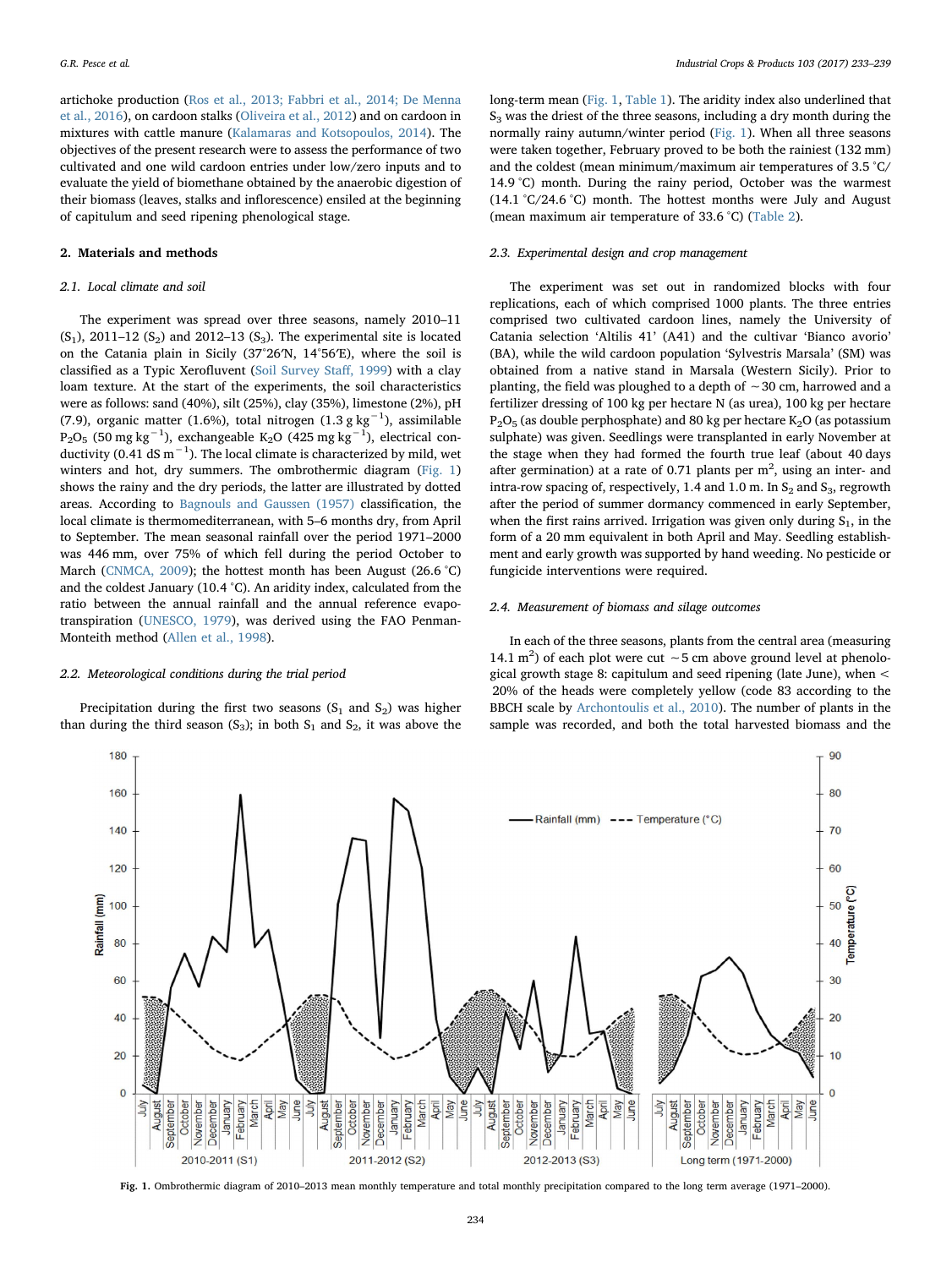#### <span id="page-2-0"></span>Table 1

Comparison of monthly and seasonal rainfall (mm) between  $S_1$ ,  $S_2$ ,  $S_3$  and long term period. The symbols + and  $-$  indicate values higher or lower than the long term value within each column.

|                              | Month  |       |         |         |         |        |         |         |         |        | Seasonal<br>total rainfall |       | Seasonal<br>aridity index |     |      |
|------------------------------|--------|-------|---------|---------|---------|--------|---------|---------|---------|--------|----------------------------|-------|---------------------------|-----|------|
|                              | Jul    | Aug   | Sep     | Oct     | Nov     | Dec    | Jan     | Feb     | Mar     | Apr    | May                        | Jun   |                           |     |      |
| $S_1(2010-11)$               | $5 -$  | $0 -$ | $57 +$  | $75 +$  | $57 -$  | $84 +$ | $76+$   | $160 +$ | $78 +$  | $88 +$ | $49 +$                     | $8 -$ | 736                       | $+$ | 0.49 |
| $S_2(2011-12)$               | $0 -$  | $0 -$ | $101 +$ | $136 +$ | $135 +$ | $30 -$ | $158 +$ | $151 +$ | $121 +$ | $40 +$ | $9 -$                      | $0 -$ | 881                       | $+$ | 0.55 |
| $S_3(2012-13)$               | $14 +$ | $0 -$ | $44 +$  | $24 -$  | $60 -$  | $12 -$ | $22 -$  | $84 +$  | $32 =$  | $34 +$ | $3 -$                      | $0 -$ | 328                       | -   | 0.20 |
| Long term<br>$(1971 - 2000)$ | 6      | 13    | 31      | 63      | 66      | 73     | 64      | 44      | 32      | 25     | 22                         | 9     | 447                       |     |      |

<span id="page-2-1"></span>Table 2

Monthly averages of maximum and minimum temperatures (°C) during the three seasons of experiment.

|        |           | S <sub>1</sub> |      | $S_{2}$ |      | $S_3$ |      | Mean $S_1-S_3$ |      |
|--------|-----------|----------------|------|---------|------|-------|------|----------------|------|
|        |           | max            | min  | max     | min  | max   | min  | max            | min  |
|        | July      | 31.6           | 19.6 | 33.5    | 19.0 | 35.6  | 18.9 | 33.6           | 19.2 |
|        | August    | 31.6           | 19.7 | 33.6    | 19.5 | 35.7  | 19.4 | 33.6           | 19.5 |
|        | September | 27.8           | 17.6 | 31.4    | 18.4 | 31.9  | 17.2 | 30.4           | 17.7 |
| Rainy  | October   | 23.7           | 14.7 | 23.1    | 12.8 | 27.1  | 14.7 | 24.6           | 14.1 |
| period | November  | 21.1           | 10.5 | 19.3    | 10.2 | 22.3  | 10.8 | 20.9           | 10.5 |
|        | December  | 17.4           | 6.8  | 17.2    | 6.9  | 16.6  | 5.2  | 17.1           | 6.3  |
|        | January   | 15.9           | 4.3  | 14.7    | 4.1  | 15.7  | 4.4  | 15.4           | 4.3  |
|        | February  | 14.4           | 3.6  | 14.5    | 3.3  | 15.8  | 3.7  | 14.9           | 3.5  |
|        | March     | 17.0           | 6.2  | 19.0    | 5.8  | 18.5  | 7.7  | 18.2           | 6.6  |
|        | April     | 21.1           | 8.9  | 21.7    | 8.5  | 23.0  | 10.0 | 21.9           | 9.1  |
|        | May       | 23.6           | 12.0 | 25.9    | 10.1 | 27.0  | 13.0 | 25.5           | 11.7 |
|        | June      | 29.1           | 16.1 | 32.2    | 14.7 | 30.6  | 15.2 | 30.6           | 15.3 |

weight of stalk, leaf and inflorescence material separately, were weighed. The tissue moisture content was obtained by baking a ∼200 g sample of each component at 105 °C until a constant weight had been reached. For ensilage, ∼30 kg of fresh material was first chopped, then packed into a sealed black polythene bag. More in details, the fresh biomass was chopped using a garden chipper (Model BIO 80 made by Caravaggi – Brescia), while the size of the particle ranged between 5 and 15 mm. Three samples, of about 1000 g each, were collected from each MINISILO to be subjected to analysis. The bags were stored for 90 days at room temperature (20  $\pm$  2 °C), then sampled for content analysis following [Faithfull \(2002\)](#page-5-11); the following parameters were recorded: dry matter (DM), pH, dry organic matter (DOM), ash, crude protein (CP), ether extract (EE), neutral detergent fibre (NDF), acid detergent fibre (ADF), glucose, fructose, mannitol, ethanol, lactic acid, acetic acid, propionic acid and butyric acid.

## 2.5. Biogas and biomethane production

To assess the potential of the biomass to generate biomethane via anaerobic fermentation, three replicated samples of each of the three entries were prepared. The samples of silage were fermented without any pre-treatment and no additives were used. A set of unstirred lab scale fermenters was held at 40 °C within a water bath (for more details about the lab scale fermenters see [Negri et al., 2014a](#page-6-11)). The inoculum was collected from various full-scale anaerobic digesters. In each fermenter, the inoculum/substrate ratio was 2:1 on a DOM basis: on average, each fermenter contained 1.4 kg inoculum and about 100 g fresh silage biomass corresponding to 37 g of dry silage biomass [\(Negri](#page-6-11) [et al., 2014a\)](#page-6-11). Fermentation continued until the quantity of gas produced by the inoculum + substrate was the same as by the inoculum alone. The volume of gas generated was recorded on a daily basis. The chemical composition of the gas was monitored using a

Combimass GA-m portable gas analyser (Binder, Ulm, Germany) equipped with an infrared dispersion cell to detect both biomethane and carbon dioxide.

### 2.6. Statistical analysis

All data were subjected to an analysis of variance [\(Snedecor and](#page-6-12) [Cochran, 1989](#page-6-12)), and the means for each trait were separated by Fisher's least significance difference test, applying a threshold of 0.05. Values recorded as percentages were subjected to angular transformation prior to the analysis of variance.

# 3. Results and discussion

## 3.1. Biomass yield

Averaged across all three seasons, the mean biomass accumulated by A41 was 19.1 t DM per hectare per year, followed by BA (16.8 t DM) and SM (11.8 t DM) [\(Fig. 2\)](#page-2-2). This level of biomass yield agrees well with those experienced in similar experiments carried out by [Gherbin et al.](#page-5-12) [\(2001\),](#page-5-12) [Angelini et al. \(2009\)](#page-5-13), [Ierna et al. \(2012\)](#page-6-13) and [Mauromicale](#page-6-3) [et al. \(2014\)](#page-6-3). The performance of the cultivated cardoon entries was equal or superior to that achieved by maize, wheat, ryegrass and triticale. Maize, a crop widely grown in Italy as both a fodder and as feedstock for bioenergy via fermentation, can produce between 15.0 and 26.1 t DM of biomass per hectare [\(González-García et al., 2013;](#page-6-14) [Negri et al., 2014a; Bacenetti et al., 2014\)](#page-6-14). The earliest maize classes, grown in the second sowing (to follow grain or fodder autumn winter crops) under irrigation, produce a quantity of biomass comparable to that produced by the cardoon entries described here, while latematuring ones are much more productive. Wheat and triticale crops typically yield, respectively, 12.3 and 14.5 t DM per hectare, while ryegrass yields in the range 8–15 t DM per hectare ([Bortolazzo et al.,](#page-5-14)

<span id="page-2-2"></span>

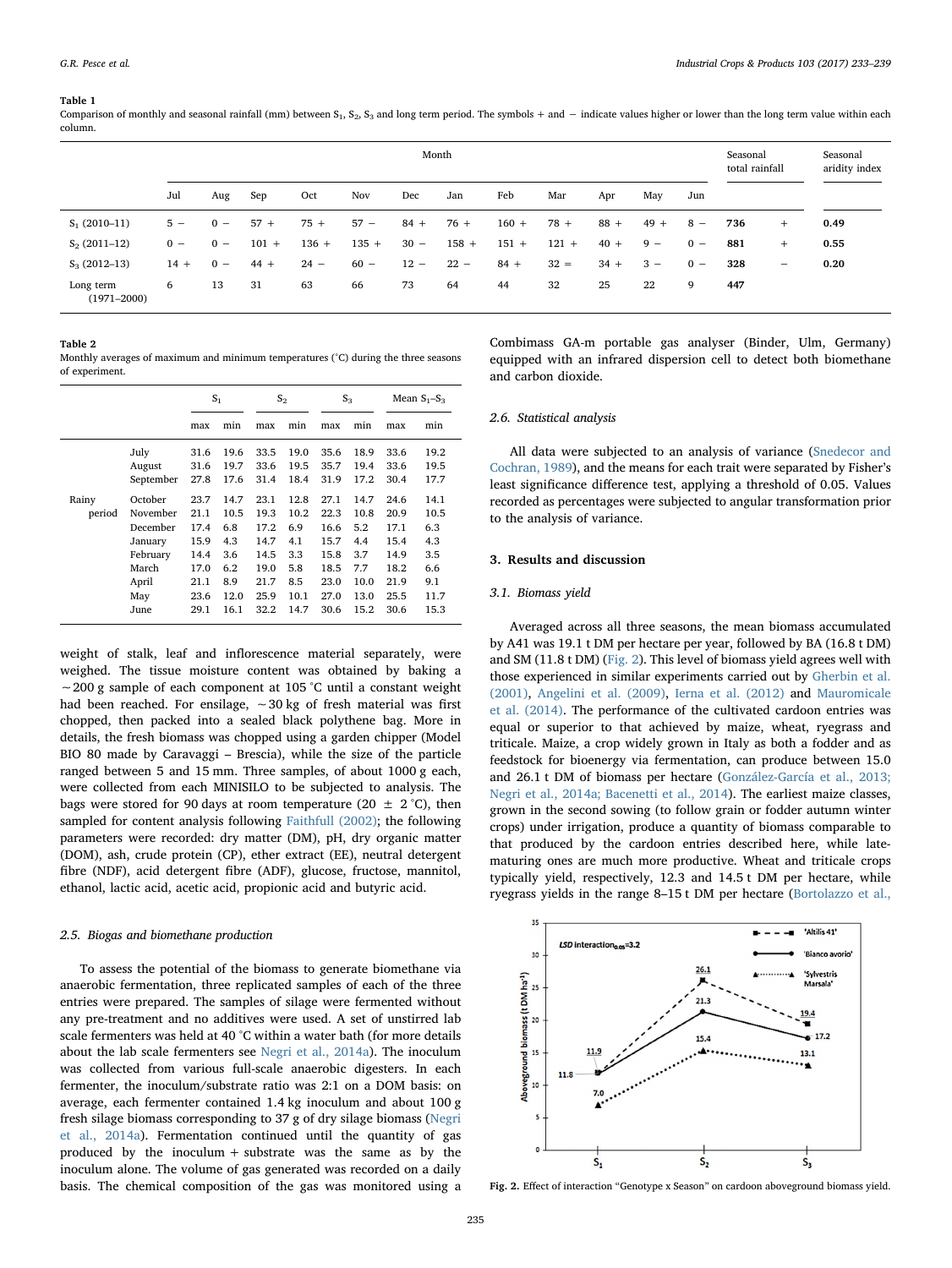<span id="page-3-0"></span>

Fig. 3. Mean values over three seasons of above-ground biomass yielded by each genotype, divided in leaves, stalks and heads. Different underlined capital letters indicate significance at LSD test (P ≤ 0.05) within leaves. Different small letters indicate significance at LSD test (P ≤ 0.05) within stalks. Different capital letters indicate significance at LSD test (P ≤ 0.05) within heads.

[2009; D'Imporzano et al., 2010; Soldano et al., 2013\)](#page-5-14). All three entries accumulated more biomass during  $S_2$  than during  $S_1$ , but less during  $S_3$ than during  $S_2$ . The extent of the extra productivity during  $S_2$  was most marked for A41, while that of the decline during  $S_3$  was least marked for SM ([Fig. 2\)](#page-2-2). The loss of productivity during the third cropping season was unexpected, since in similar experiments carried out by others [\(Mauro et al., 2015; Mauromicale et al., 2014; Ierna and](#page-6-15) [Mauromicale, 2010\)](#page-6-15), the quantity of biomass produced in the third year typically remains the same as, if not more than was produced during the second year [\(Angelini et al., 2009\)](#page-5-13). A possible explanation for this unexpected result is that the rainfall experienced during  $S_3$  was notably low (only 37% of what was recorded during  $S_2$ ) and the aridity index was very low (0.2, compared with 0.55 during  $S_2$ ) [\(Table 1\)](#page-2-0).

When the biomass was partitioned into its various components, of the three entries, A41 produced the most leaf material (7.2 t DM per hectare per year), the most stalk material (5.3 t DM) and the most inflorescence material (6.6 t DM). The equivalent levels of performance for BA were, respectively, 6.4, 4.0 and 6.4 t DM, and those for SM only, respectively, 4.3 t DM, 2.8 t DM and 4.7 t DM ([Fig. 3\)](#page-3-0). Leaf material accounted for 38% of the biomass accumulated by both A41 and BA, and for 36% by SM; stalk material for, respectively, 28%, 24% and 24%; and inflorescence material for, respectively 34%, 38% and 40% ([Fig. 3](#page-3-0)). Between  $S_1$  and  $S_2$ , the amount of leaf material increased by 192%, while the increase was less marked for both the stalk (44%) and inflorescence (79%) material. In contrast, during  $S_3$  the proportion of leaf material decreased by 47% while the production of both stalk and inflorescence remained largely unchanged ([Fig. 4](#page-3-1)). During  $S_1$ , the DM

 $12$ 

was relatively equally distributed between leaf, stalk and inflorescence, while during  $S_2$ , 46% of the overall DM was composed of leaf material, and during  $S_3$  the relative contribution of the inflorescence was prominent (43%) [\(Fig. 4](#page-3-1)). This plasticity reflects the ability of cardoon to adapt to its environment: during a dry season it develops proportionally more reproductive material, while during a wetter one it develops more vegetative growth.

## 3.2. Silage characterization and biomethane production

[Table 3](#page-4-0) displays the outcome of the ensilage experiment. The DM content of the silage ranged from  $32.8\%$  in A41/S<sub>2</sub> to  $37.1\%$  in BA/S<sub>3</sub>. These values indicate that the silage was made at the right time. The pH of the silage ranged from 3.3 (A41/S<sub>2</sub>) to 4.1 (A41/S<sub>3</sub>), again confirming that the ensiling conditions were appropriate, and hence that there was only a modest loss of organic matter. The silage had a high ash content (10.8-13.4%) and, consequently, a low DOM content (86.6- 89.2%). These values are very different from those prevailing in maize silage, which has a typical ash content of ∼4% and a DOM of 96%, while both wheat and triticale silage contain ∼10% ash and have a DOM of 90% [\(Negri et al., 2016\)](#page-6-16). As a comparison, ensiled whole plant maize contains at least 30% starch, while ensiled maize ears can contain more than 60% starch ([Negri et al., 2014b; Negri et al., 2016\)](#page-6-17). The values of EE varied from 2.0 to 2.8%, a range which is similar to that seen in ensiled wheat, triticale and maize ears [\(Negri et al., 2014b;](#page-6-17) [Negri et al., 2016](#page-6-17)).

<span id="page-3-1"></span>Aboveground biomasst DM ha<sup>-1</sup>  $\overline{\mathsf{A}}$ 10  $\overline{\mathbf{a}}$ Δ **⊞** leaves 6 B stalks C  $\overline{4}$  $\square$  heads  $\overline{2}$  $\overline{0}$  $S<sub>3</sub>$  $S_{1}$  $S<sub>2</sub>$ 

The evolution of biomethane over the 27 days fermentation of

Fig. 4. Mean values of above-ground biomass of the three genotypes yielded in each season, divided in leaves, stalks and heads. Different underlined capital letters indicate significance at LSD test (P  $\leq$  0.05) within leaves. Different small letters indicate significance at LSD test (P  $\leq$  0.05) within stalks. Different capital letters indicate significance at LSD test (P  $\leq$  0.05) within heads.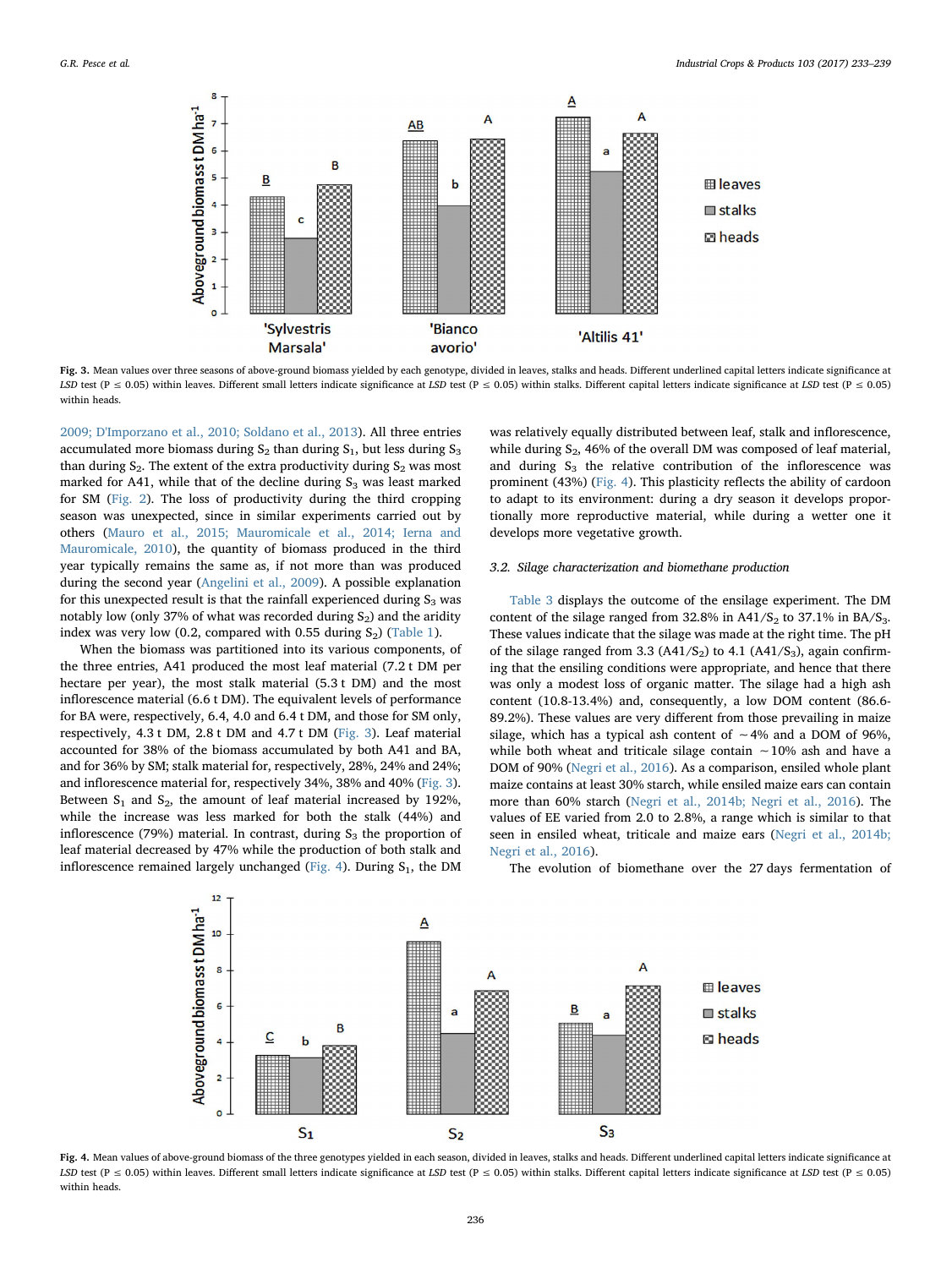#### <span id="page-4-0"></span>Table 3

Results of laboratory analysis for the silage of different cardoon genotypes in Season 2 and Season 3. Different small letters within each variable indicate significance at LSD test (P  $\leq$  0.05) in S<sub>2</sub>. Different capital letters within each variable indicate significance at LSD test (P  $\leq$  0.05) in S<sub>3</sub>

|                             |      |                    | $S_{2}$           | $S_3$                   |                    |              |  |  |
|-----------------------------|------|--------------------|-------------------|-------------------------|--------------------|--------------|--|--|
|                             |      | 'Bianco<br>avorio' | 'Altilis 41'      | 'Sylvestris<br>Marsala' | 'Bianco<br>avorio' | 'Altilis 41' |  |  |
| DM                          | $\%$ | 35.4a              | 32.8 b            | 33.0 AB                 | 37.1 A             | 34.6 B       |  |  |
| pН                          | -    | 3.7 a              | 3.3 a             | 3.9 A                   | 3.8 A              | 4.1 A        |  |  |
| <b>DOM</b>                  | $\%$ | 88.0 a             | 88.1 a            | 86.6 A                  | 89.2 A             | 88.6 A       |  |  |
| $\text{Ash}^a$              | $\%$ | 12.0a              | 11.9 a            | 13.4 A                  | 10.8A              | 11.4 A       |  |  |
| CP <sup>a</sup>             | $\%$ | 12.8a              | 14.2 a            | 13.9 A                  | 13.4 A             | 14.6 A       |  |  |
| EE <sup>a</sup>             | $\%$ | 2.8a               | 2.5a              | 2.3 A                   | 2.4A               | 2.0A         |  |  |
| NDF <sup>a</sup>            | $\%$ | 44.7 a             | 48.0 a            | 47.4 A                  | 47.4 A             | 45.9 A       |  |  |
| ADF <sup>a</sup>            | $\%$ | 33.2a              | 28.1 <sub>b</sub> | 33.3 A                  | 32.4 A             | 37.4 A       |  |  |
| Glucose <sup>a</sup>        | $\%$ | 0.3a               | 0.3a              | 0.2A                    | 0.3A               | 0.2A         |  |  |
| Fructose <sup>a</sup>       | $\%$ | 0.5a               | 0.5a              | 0.3 B                   | 0.5A               | 0.6A         |  |  |
| Mannitol <sup>a</sup>       | $\%$ | 2.0a               | 1.7a              | 1.4A                    | 1.6A               | 1.9A         |  |  |
| Ethanol <sup>a</sup>        | $\%$ | 0.5a               | 0.5a              | 0.5A                    | 0.4A               | 0.4A         |  |  |
| Lactic acid <sup>a</sup>    | $\%$ | 0.9a               | 1.3a              | 1.4 A                   | 0.8A               | 1.3 A        |  |  |
| Acetic acid <sup>a</sup>    | $\%$ | 1.4a               | 1.4a              | 1.0 B                   | 1.9A               | 1.9A         |  |  |
| Propionic acid <sup>a</sup> | $\%$ | 0.2a               | 0.3a              | 0.2A                    | 0.5A               | 0.4A         |  |  |
| Butyric acid <sup>a</sup>   | $\%$ | 0.3a               | 0.2a              | 0.2A                    | 0.1A               | 0.2A         |  |  |
| C/N                         | -    | 25.0a              | 22.5a             | 22.6 A                  | 24.1 A             | 22.0 A       |  |  |

 $DM = dry$  matter;  $DOM = dry$  organic matter;  $CP = crude$  protein;  $EE = ether$  extract.  $NDF$  = neutral detergent fibre;  $ADF$  = acid detergent fibre.

<span id="page-4-2"></span><sup>a</sup> as fraction of dry matter.

<span id="page-4-1"></span>

Fig. 5. Cumulative curves of biomethane production along the fermentation period of silage of two cultivated cardoon genotypes in  $S_2$ . Data reported in the rectangles are means ( $N = 6$ ) after 27 days of fermentation  $\pm$  standard deviation. Different letters indicate significance at LSD test  $(P \le 0.05)$ .

biomass harvested at the ends of  $S_2$  and  $S_3$  is illustrated in, respectively, [Figs. 5 and 6](#page-4-1). The curves are both well modelled by a quadratic relationship. The fermentation of  $A41/S_2$  silage produced less biomethane than that produced by  $BA/S_2$  silage (196.0  $\pm$  8.5 *vs* 243.3  $\pm$  21.8 Nm<sup>3</sup> t<sup>-1</sup> DM), while the performance of SM/S<sub>3</sub> and BA/S<sub>3</sub> materials was effectively identical (248.7  $\pm$  12.9 *vs* 248.7  $\pm$  17.6 Nm<sup>3</sup> t<sup>-1</sup> DM of silage), but superior to that of A41/S<sub>3</sub>  $(213.6 \pm 14.0 \text{ Nm}^3 \text{ t}^{-1} \text{ DM})$ . The poorer biomethane yield of A41 biomass could reflect the chemical constitution of the biomass, and specifically its higher proportion of stalks, which could be partially lignified, and the lower proportion of inflorescence material, where, moreover, the achenes are found. In the calculation of biogas production per hectare, ensiling losses were taken into account. However, such losses were not measured, because of the small scale of ensiling in the



Fig. 6. Cumulative curves of biomethane production along the fermentation period of silage of three cardoon genotypes in  $S_3$ . Data reported in the rectangles are means (N = 6) after 27 days of fermentation  $+$  standard deviation. Different letters indicate significance at LSD test ( $P \le 0.05$ ).

present trial, but assumed on the basis of experimental experiences on different fodders on a larger scale [\(Muck and Holmes, 2000; Muck et al.,](#page-6-18) [2003; Muck and Holmes, 2006; Bacenetti and Fusi, 2015](#page-6-18)). The biomass losses due to ensiling was evaluated in 12% DM. When calculated on a per hectare basis [\(Fig. 7](#page-5-15)), thanks to its higher per unit area biomass production, the biomethane yield of A41 (4501  $\text{Nm}^3$  per hectare during  $S_2$ , 3647 during  $S_3$ ) was not significantly different from those of BA in either  $S_2$  (4560) or  $S_3$  (3765); SM was by far the least productive entry. Previous studies, always carried out at experimental level, highlighted that maize silage, which tends to contain plenty of starch, achieves a biomethane production ranging from 275 to 476 Nm<sup>3</sup> t<sup>-1</sup> DM ([Amon](#page-5-16) [et al., 2007; Bauer et al., 2010; Negri et al., 2014a\)](#page-5-16). The productivity of the cardoon samples was therefore comparable to the lower end of what is achievable by ensiling maize, but was broadly similar to the levels reported for ryegrass, triticale and wheat. Their silages can generate between 241 and 262 Nm<sup>3</sup> t<sup>-1</sup> DM biomethane [\(Murphy et al., 2011;](#page-6-19) [Negri et al., 2014a; Vít](#page-6-19)ěz et al., 2015), and – like cardoon – the starter DM has a low (or zero) starch content, and is dominated by cellulose. Notably, the biomethane yields achieved from cardoon are in line with those produced from globe artichoke by-products, as detailed by [De](#page-5-17) [Menna et al. \(2016\).](#page-5-17) On a per hectare basis, maize silage generates from 5300 to 9000 Nm<sup>3</sup> biomethane (depending on the crop's maturity time and the growing environment) (Kalač[, 2011; Bacenetti et al., 2014](#page-6-20)), while the quantity of biomethane derivable from temperate cereals (wheat or triticale) varies from  $2500$  to  $3500$  Nm<sup>3</sup> and that from ryegrass between 2000 and 3000 Nm<sup>3</sup> ([Prochnow et al., 2009\)](#page-6-21). Contrasting BA and A41 (SM was not considered as its biomethane productivity was measured just in  $S_3$ ), the analysis of variance indicated a strong entry effect ( $P < 0.001$ ) in terms of the biomethane yield per ton of DM. Thus, while BA produced on average 246 Nm<sup>3</sup> t<sup>-1</sup> DM per year, the equivalent yield for A41 was only 205  $Nm^3$  t<sup>-1</sup> DM. Season significantly ( $P < 0.001$ ) affected biomethane yield per hectare, which amounted, on average, to 4530 Nm<sup>3</sup> in  $S_2$  and to 3706 Nm<sup>3</sup> in  $S_3$ .

## 4. Conclusions

The present set of data has confirmed the cardoon (and particularly its cultivated form) as a genuine candidate as a renewable source of energy, both when considered from the point of view of its biomass yield and biomethane potential of its silage through anaerobic digestion. The volume of biomethane produced per ton of DM was compar-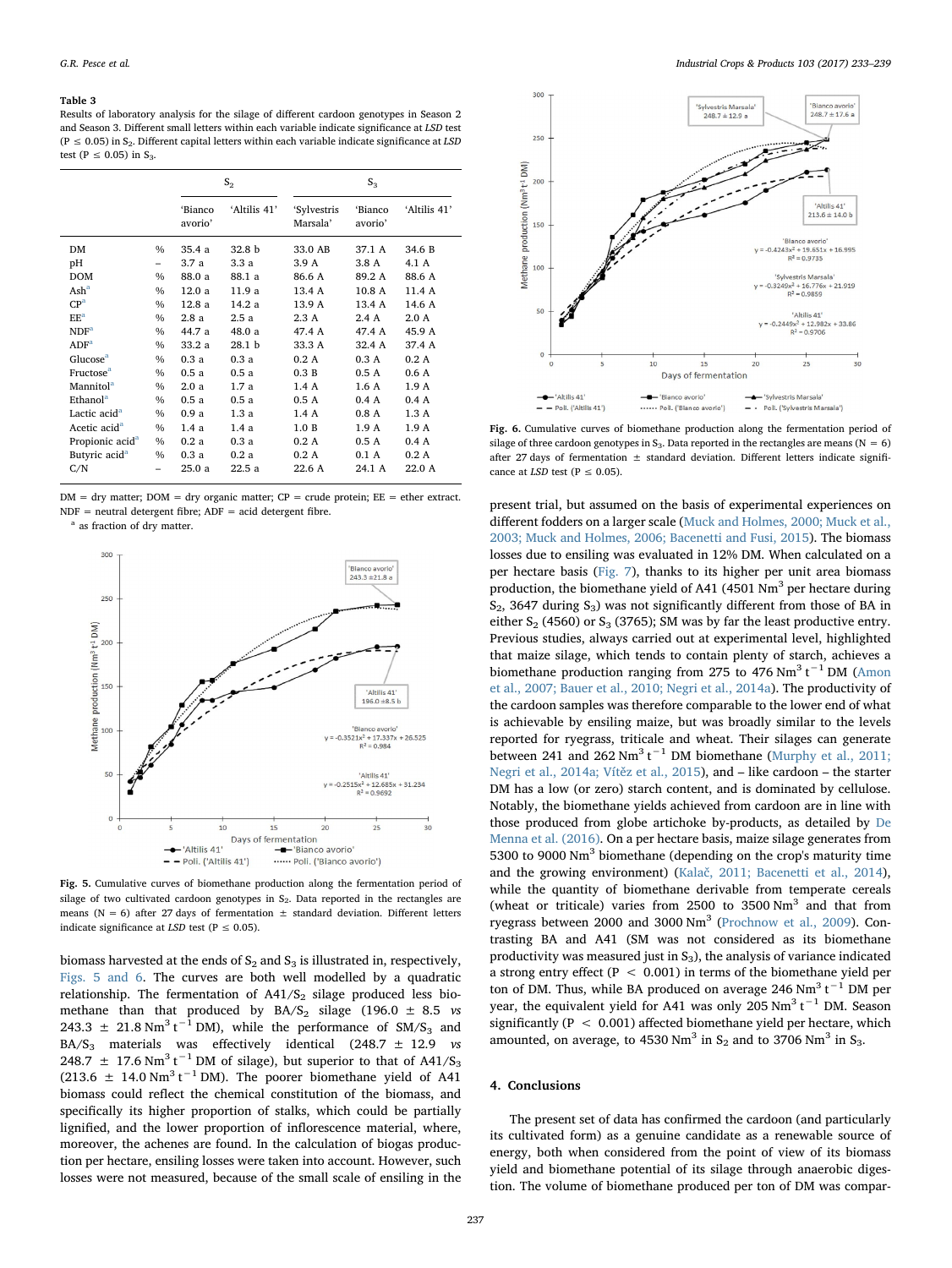<span id="page-5-15"></span>

Fig. 7. 95% confidence intervals divided by seasons for the mean estimated biomethane yield per hectare of each genotype. Different letters within each season indicate significance at LSD test ( $P \le 0.05$ ).

able to those produced by ensiling ryegrass, triticale or wheat. When considered on a per hectare basis, cardoon becomes even more attractive given the large level of biomass produced per unit hectare of plants. The levels achieved by the cultivated types averaged ~4500 Nm<sup>3</sup> per hectare during S<sub>2</sub> and ~3700 during S<sub>3</sub>, making them competitive with maize grown under an intermediate input intensity regime. What is particularly significant was that the cardoons were grown under a zero/minimal input regime with respect to fertilizer, irrigation, weed and pest control. To fully exploit the potential of cardoons as a bioenergy crop, focus will be needed to determine their optimal harvesting time in terms of DM and the sugar content of the material; the latter trait in particular has a large influence over biomethane yield through its positive effect on the biomass' digestibility.

## Acknowledgements

This research was supported by the project 'Costituzione e valutazione deiradattabilità di genotipi di Cynara candunculus L. per la produzione di biomassa e biodiesel in ambiente mediterraneo (CYNERGIA)' funded by the MiPAAF (Italian Ministero delle Politiche Agricole Alimentari e Forestali). The authors are grateful to Mr Angelo Litrico for his excellent agronomical assistance in managing field trials.

## References

- [Acquadro, A., Portis, E., Scaglione, D., Mauro, R.P., Campion, B., Falavigna, A.,](http://refhub.elsevier.com/S0926-6690(17)30219-4/sbref0005) [Zaccardelli, R., Ronga, D., Perrone, D., Mauromicale, G., Lanteri, S., 2013.](http://refhub.elsevier.com/S0926-6690(17)30219-4/sbref0005) Exploitability of Cynara cardunculus [L. as energy crop. Acta Hortic. 983, 109](http://refhub.elsevier.com/S0926-6690(17)30219-4/sbref0005)–116.
- <span id="page-5-9"></span>[Allen, R.G., Pereira, L.S., Raes, D., Smith, M., 1998. Crop evapotranspiration: guidelines](http://refhub.elsevier.com/S0926-6690(17)30219-4/sbref0010) [for computing crop water requirements. FAO Irrig. Drain. Pap. 56.](http://refhub.elsevier.com/S0926-6690(17)30219-4/sbref0010)
- <span id="page-5-16"></span>[Amon, T., Amon, B., Kryvoruchko, V., Zollitsch, W., Mayer, K., Gruber, L., 2007. Biogas](http://refhub.elsevier.com/S0926-6690(17)30219-4/sbref0015) [production from maize and dairy cattle manure](http://refhub.elsevier.com/S0926-6690(17)30219-4/sbref0015) −influence of biomass composition [on the methane yield. Agric. Ecosyst. Environ. 18, 173](http://refhub.elsevier.com/S0926-6690(17)30219-4/sbref0015)–182.
- <span id="page-5-13"></span>[Angelini, L.G., Ceccarini, L., Nassi o Di Nasso, N., Bonari, E., 2009. Long-term evaluation](http://refhub.elsevier.com/S0926-6690(17)30219-4/sbref0020) [of biomass production and quality of two cardoon \(](http://refhub.elsevier.com/S0926-6690(17)30219-4/sbref0020)Cynara cardunculus L.) cultivars [for energy use. Biomass Bioenergy 33, 810](http://refhub.elsevier.com/S0926-6690(17)30219-4/sbref0020)–816.
- <span id="page-5-10"></span>[Archontoulis, S.V., Struik, P.C., Vos, J., Danalatos, N.G., 2010. Phenological growth](http://refhub.elsevier.com/S0926-6690(17)30219-4/sbref0025) stages of Cynara cardunculus: codifi[cation and description according to the BBCH](http://refhub.elsevier.com/S0926-6690(17)30219-4/sbref0025) [scale. Ann. Appl. Biol. 156 \(2\), 253](http://refhub.elsevier.com/S0926-6690(17)30219-4/sbref0025)–270.
- [Bacenetti, J., Fusi, A., 2015. The environmental burdens of maize silage production:](http://refhub.elsevier.com/S0926-6690(17)30219-4/sbref0030) influence of diff[erent ensiling techniques. Anim. Feed Sci. Technol. 204, 88](http://refhub.elsevier.com/S0926-6690(17)30219-4/sbref0030)–98.
- [Bacenetti, J., Fusi, A., Negri, M., Guidetti, R., Fiala, M., 2014. Environmental assessment](http://refhub.elsevier.com/S0926-6690(17)30219-4/sbref0035) of two diff[erent crop systems in terms of biomethane potential production. Sci. Total](http://refhub.elsevier.com/S0926-6690(17)30219-4/sbref0035) [Environ. 466](http://refhub.elsevier.com/S0926-6690(17)30219-4/sbref0035)–467, 1066–1077.

<span id="page-5-7"></span>[Bagnouls, F., Gaussen, H., 1957. Les climats biologiques et leur classi](http://refhub.elsevier.com/S0926-6690(17)30219-4/sbref0040)fication. Ann. Geogr. [55, 193](http://refhub.elsevier.com/S0926-6690(17)30219-4/sbref0040)–220.

- [Ballesteros, I., Ballesteros, M., Manzanares, P., Negro, M.J., 2008. Dilute sulfuric acid](http://refhub.elsevier.com/S0926-6690(17)30219-4/sbref0045) [pretreatment of cardoon for ethanol production. Biochem. Eng. J. 42, 84](http://refhub.elsevier.com/S0926-6690(17)30219-4/sbref0045)–91.
- <span id="page-5-2"></span>[Barbagallo, R.N., Chisari, M., Spagna, G., Ierna, A., Patanè, A., Occhipinti, A.,](http://refhub.elsevier.com/S0926-6690(17)30219-4/sbref0050) [Mauromicale, G., 2006. Caseinolytic activity expression in](http://refhub.elsevier.com/S0926-6690(17)30219-4/sbref0050) flowers of Cynara cardunculus [L. Acta Hortic. 730, 195](http://refhub.elsevier.com/S0926-6690(17)30219-4/sbref0050)–199.
- [Bauer, A., Leonhartsberger, C., Bösch, P., Amon, B., Friedl, A., Amon, T., 2010. Analysis of](http://refhub.elsevier.com/S0926-6690(17)30219-4/sbref0055) [methane yields from energy crops and agricultural by-products and estimation of](http://refhub.elsevier.com/S0926-6690(17)30219-4/sbref0055) [energy potential from sustainable crop rotation systems in EU-27. Clean Technol.](http://refhub.elsevier.com/S0926-6690(17)30219-4/sbref0055) [Environ. 12, 153](http://refhub.elsevier.com/S0926-6690(17)30219-4/sbref0055)–161.
- <span id="page-5-5"></span>[Berglund, M., Börjesson, P., 2006. Assessment of energy performance in the life-cycle of](http://refhub.elsevier.com/S0926-6690(17)30219-4/sbref0060) [biogas production. Biomass Bioenergy 30, 254](http://refhub.elsevier.com/S0926-6690(17)30219-4/sbref0060)–266.
- [Bianco, V.V., 2011. The artichoke: a travelling companion in the social life, traditions and](http://refhub.elsevier.com/S0926-6690(17)30219-4/sbref0065) [culture. Acta Hortic. 942, 25](http://refhub.elsevier.com/S0926-6690(17)30219-4/sbref0065)–40.
- <span id="page-5-14"></span>[Bortolazzo, E., Davolio, R., Ligabue, M., Ruozzi, F., 2009. Triticale da biomasse i primi](http://refhub.elsevier.com/S0926-6690(17)30219-4/sbref0070) [test sono positivi. Agricoltura 6, 78](http://refhub.elsevier.com/S0926-6690(17)30219-4/sbref0070)–80.
- <span id="page-5-8"></span>CNMCA, 2009. Atlante Climatico d'Italia 1971–[2000. Centro Nazionale di Meteorologia e](http://refhub.elsevier.com/S0926-6690(17)30219-4/sbref0075) [Climatologia Aeronautica. Pratica di Mare.](http://refhub.elsevier.com/S0926-6690(17)30219-4/sbref0075)
- [Cotana, F., Cavalaglio, G., Gelosia, M., Coccia, V., Petrozzi, A., Ingles, D., Pompili, E.,](http://refhub.elsevier.com/S0926-6690(17)30219-4/sbref0080) [2015. A comparison between SHF and SSSF processes from cardoon for ethanol](http://refhub.elsevier.com/S0926-6690(17)30219-4/sbref0080) [production. Ind. Crops Prod. 69, 424](http://refhub.elsevier.com/S0926-6690(17)30219-4/sbref0080)–432.
- [D'Imporzano, G., Schievano, A., Tambone, F., Adani, F., Maggiore, T., Negri, M., 2010.](http://refhub.elsevier.com/S0926-6690(17)30219-4/sbref0085) [Valutazione tecnico economica delle colture energetiche. L'Informatore Agrario 32,](http://refhub.elsevier.com/S0926-6690(17)30219-4/sbref0085) 17–[19](http://refhub.elsevier.com/S0926-6690(17)30219-4/sbref0085).
- <span id="page-5-17"></span>[De Menna, F., Malagnino, R.A., Vittuari, M., Molari, G., Seddaiu, G., Deligios, P.A.,](http://refhub.elsevier.com/S0926-6690(17)30219-4/sbref0090) [Solinas, S., Ledda, L., 2016. Potential biogas production from artichoke byproducts in](http://refhub.elsevier.com/S0926-6690(17)30219-4/sbref0090) [Sardinia, Italy. Energies 9, 1](http://refhub.elsevier.com/S0926-6690(17)30219-4/sbref0090)–11.
- [Dressler, D., Loewen, A., Nelles, M., 2012. Life cycle assessment of the supply and use of](http://refhub.elsevier.com/S0926-6690(17)30219-4/sbref0095) [bioenergy: impact of regional factors on biogas production. Int. J. Life Cycle Assess.](http://refhub.elsevier.com/S0926-6690(17)30219-4/sbref0095) [17, 1104](http://refhub.elsevier.com/S0926-6690(17)30219-4/sbref0095)–1115.
- <span id="page-5-6"></span>[Duca, D., Toscano, G., Riva, G., Mengarelli, C., Rossini, G., Pizzi, A., Del Gatto, A., Foppa](http://refhub.elsevier.com/S0926-6690(17)30219-4/sbref0100) [Pedretti, E., 2015. Quality of residues of the biodiesel chain in the energy](http://refhub.elsevier.com/S0926-6690(17)30219-4/sbref0100) field. Ind. [Crops Prod. 75, 91](http://refhub.elsevier.com/S0926-6690(17)30219-4/sbref0100)–97.
- <span id="page-5-4"></span>[Encinar, J.M., González, J.F., Rodríguez, J.J., Tejedor, A., 2002. Biodiesel fuels from](http://refhub.elsevier.com/S0926-6690(17)30219-4/sbref0105) vegetable oils: transesterification of Cynara cardunculus [L. oils with ethanol. Energy](http://refhub.elsevier.com/S0926-6690(17)30219-4/sbref0105) [Fuel 16, 443](http://refhub.elsevier.com/S0926-6690(17)30219-4/sbref0105)–450.
- [Fabbri, A., Serranti, S., Bonifazi, G., 2014. Biochemical methane potential \(BMP\) of](http://refhub.elsevier.com/S0926-6690(17)30219-4/sbref0110) artichoke waste: The inoculum eff[ect. Waste Manage. Res. 32, 207](http://refhub.elsevier.com/S0926-6690(17)30219-4/sbref0110)–214.
- <span id="page-5-11"></span>[Faithfull, N.T., 2002. Methods in Agricultural Chemical Analysis. A Practical Handbook.](http://refhub.elsevier.com/S0926-6690(17)30219-4/sbref0115) [CABI Publishing, New York.](http://refhub.elsevier.com/S0926-6690(17)30219-4/sbref0115)

<span id="page-5-1"></span>[Faostat, 2016. FAO Statistical Database. Faostat.](http://refhub.elsevier.com/S0926-6690(17)30219-4/sbref0120)

- [Fernandes, M.C., Ferro, M.D., Paulino, A.F.C., Mendes, J.A.S., Gravitis, J., Evtuguin, D.V.,](http://refhub.elsevier.com/S0926-6690(17)30219-4/sbref0125) [Xavier, A.M.R.B., 2015. Enzymatic sacchari](http://refhub.elsevier.com/S0926-6690(17)30219-4/sbref0125)fication and bioethanol production from Cynara cardunculus [pretreated by steam explosion. Bioresour. Technol. 186, 309](http://refhub.elsevier.com/S0926-6690(17)30219-4/sbref0125)–315. [Fernandez, J., Curt, M.D., Aguado, P.L., 2006. Industrial applications of](http://refhub.elsevier.com/S0926-6690(17)30219-4/sbref0130) Cynara
- <span id="page-5-0"></span>cardunculus [L. for energy and other uses. Ind. Crops Prod. 24, 222](http://refhub.elsevier.com/S0926-6690(17)30219-4/sbref0130)–229.
- <span id="page-5-3"></span>[Foti, S., Mauromicale, G., Raccuia, S.A., Fallico, B., Fanella, F., Maccarone, E., 1999.](http://refhub.elsevier.com/S0926-6690(17)30219-4/sbref0135) Possible alternative utilization of Cynara [spp. I. Biomass, grain yield and chemical](http://refhub.elsevier.com/S0926-6690(17)30219-4/sbref0135) [composition of grain. Ind. Crops Prod. 10, 219](http://refhub.elsevier.com/S0926-6690(17)30219-4/sbref0135)–228.
- <span id="page-5-12"></span>[Gherbin, P., Monteleone, M., Tarantino, E., 2001. Five year evaluation on cardoon](http://refhub.elsevier.com/S0926-6690(17)30219-4/sbref0140) (Cynara cardunculus L. var. altilis[\) biomass production in a Mediterranean](http://refhub.elsevier.com/S0926-6690(17)30219-4/sbref0140) [environment. Ital. J. Agron. 5, 11](http://refhub.elsevier.com/S0926-6690(17)30219-4/sbref0140)–19.